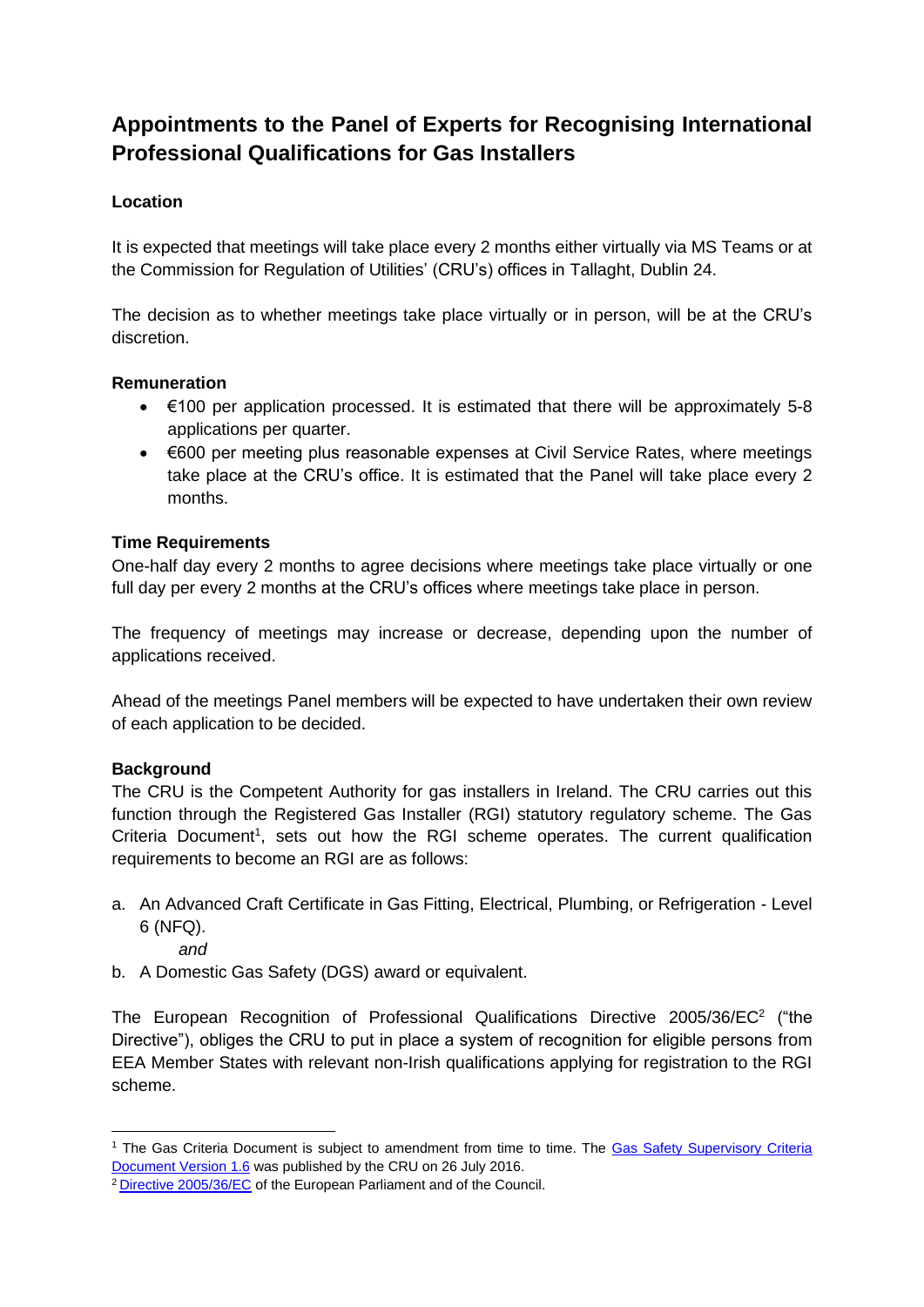In August 2019, the CRU published a decision paper $3$  on the recognition processes for professional qualifications. The decision paper set out that the CRU would establish a panel of subject matter experts to review applications from people with relevant non-Irish professional qualifications.

The outcome of the review process will determine whether or not an applicant is eligible to apply to the RGI Scheme, or whether following compensation measures an applicant is eligible to apply to for the RGI scheme.

## **The Panel of Experts**

The function of the Panel is to review and assess the applicants':

- Professional Qualification(s)
- Additional post-qualifying education and training
- Professional work experience.

The Panel must examine each application within the prescribed timeline and in accordance with other requirements as set out by the Directive.

Applicants will be required to fill out an application form with the relevant details relating to their qualification(s) and professional experience. The role of the Panel of Experts ("the Panel") is to review the applications and assess if applicants have demonstrated an appropriate level of competence to become registered with the RGI scheme.

The Panel will map the respective applicant's qualification(s) against the list of essential subjects/learning outcomes of the relevant accepted Irish qualification(s). If there are any substantial differences (deficits) between the applicant's qualification(s) and the essential subjects/learning outcomes, the Panel will assess if the applicant's professional work experience addresses these deficits.

The Panel will then decide if compensation measures need to be applied, namely by either sitting an aptitude test or completing an adaptation period.

## **Personal Specification**

*Essential*

- Relevant work experience related to Ireland's downstream natural gas/LPG industry
- Knowledge/experience of Irish vocational training qualifications particularly apprenticeships – plumbing, refrigeration, gas fitting, electrical
- Working knowledge of relevant gas standards, codes of practice and international best practice in the gas industry
- Commitment to confidentiality and public safety.

#### *Desirable*

• Strong working knowledge of the RGI scheme

<sup>&</sup>lt;sup>3</sup> [CRU/19/094:](https://www.cru.ie/wp-content/uploads/2019/08/CRU19103-Decision-Paper-on-the-Proposed-Recognition-Processes-Professional-Qualifications-Gas-and-Electrical.pdf) Decision Paper on the Recognition Processes for Professional Qualifications for entry to the Safe Electric and RGI Schemes.